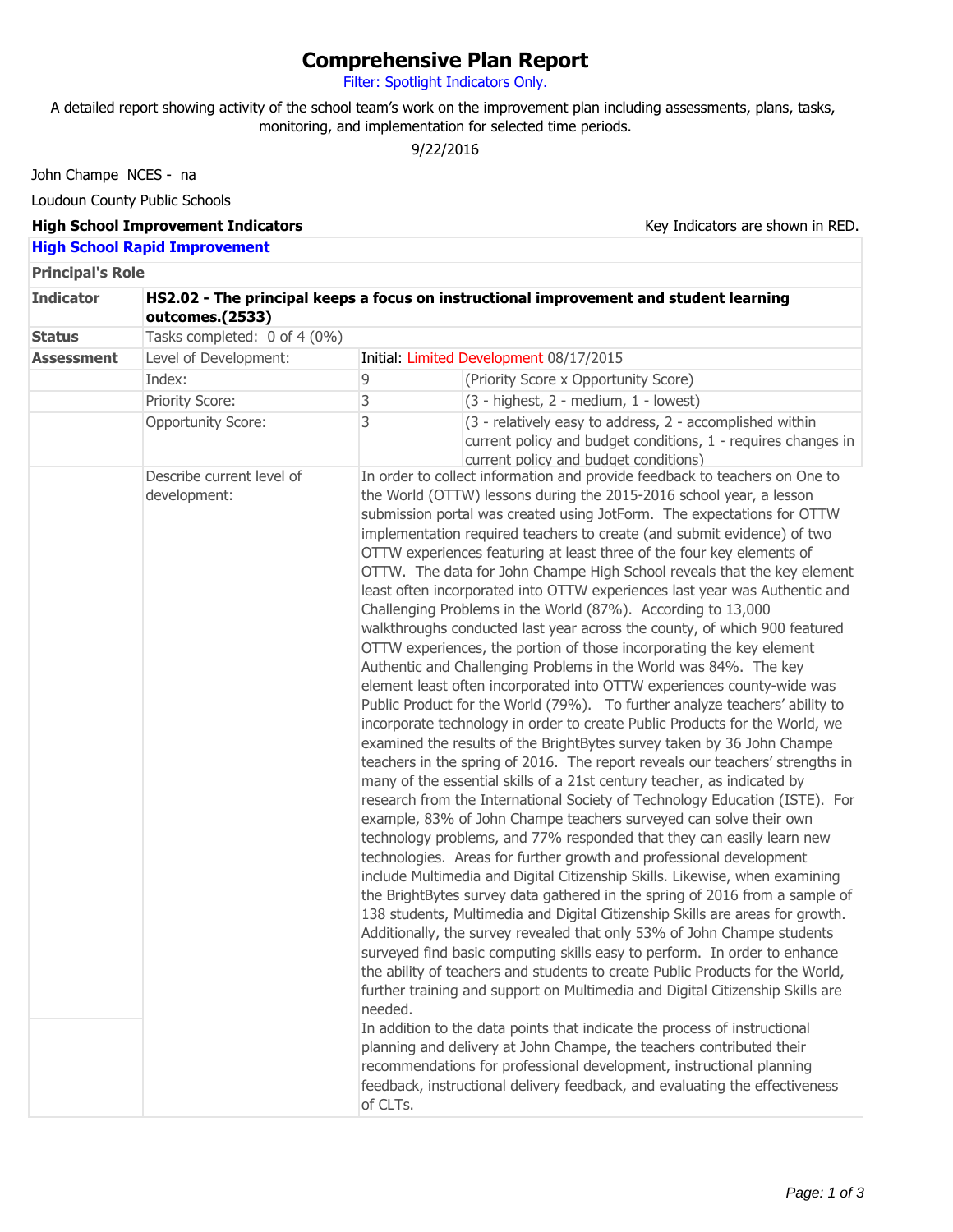| Plan                                 | How it will look when fully met:                                                                                                                                         |                                                  | The leadership team aligns professional development to the needs of staff<br>for OTTW/BYOT as determined by review of lesson plans, walkthrough and<br>assessment data, and teacher feedback.<br>The leadership team provides ongoing explicit feedback and support to<br>teachers on lesson planning and the development of OTTW projects and<br>exhibitions.<br>The leadership team provides ongoing explicit feedback and support to<br>teachers on the implementation of OTTW based on observation and<br>walkthrough data.<br>The leadership team supports the CLTs and the use of data to evaluate the<br>effectiveness of instructional delivery to meet the needs of all students for<br>OTTW. |                                                                                                                                                                    |  |  |              |  |            |  |
|--------------------------------------|--------------------------------------------------------------------------------------------------------------------------------------------------------------------------|--------------------------------------------------|--------------------------------------------------------------------------------------------------------------------------------------------------------------------------------------------------------------------------------------------------------------------------------------------------------------------------------------------------------------------------------------------------------------------------------------------------------------------------------------------------------------------------------------------------------------------------------------------------------------------------------------------------------------------------------------------------------|--------------------------------------------------------------------------------------------------------------------------------------------------------------------|--|--|--------------|--|------------|--|
|                                      |                                                                                                                                                                          |                                                  |                                                                                                                                                                                                                                                                                                                                                                                                                                                                                                                                                                                                                                                                                                        |                                                                                                                                                                    |  |  |              |  |            |  |
|                                      |                                                                                                                                                                          |                                                  |                                                                                                                                                                                                                                                                                                                                                                                                                                                                                                                                                                                                                                                                                                        |                                                                                                                                                                    |  |  | Target Date: |  | 06/09/2017 |  |
|                                      |                                                                                                                                                                          |                                                  |                                                                                                                                                                                                                                                                                                                                                                                                                                                                                                                                                                                                                                                                                                        |                                                                                                                                                                    |  |  | Tasks:       |  |            |  |
|                                      |                                                                                                                                                                          |                                                  |                                                                                                                                                                                                                                                                                                                                                                                                                                                                                                                                                                                                                                                                                                        | 1. The school leadership team will facilitate differentiated professional development.                                                                             |  |  |              |  |            |  |
|                                      |                                                                                                                                                                          | Assigned to:                                     | JCHS Leadership Team                                                                                                                                                                                                                                                                                                                                                                                                                                                                                                                                                                                                                                                                                   |                                                                                                                                                                    |  |  |              |  |            |  |
|                                      |                                                                                                                                                                          | Added date:                                      | 08/15/2016                                                                                                                                                                                                                                                                                                                                                                                                                                                                                                                                                                                                                                                                                             |                                                                                                                                                                    |  |  |              |  |            |  |
|                                      |                                                                                                                                                                          | <b>Target Completion</b>                         | 06/16/2017                                                                                                                                                                                                                                                                                                                                                                                                                                                                                                                                                                                                                                                                                             |                                                                                                                                                                    |  |  |              |  |            |  |
| Comments:                            |                                                                                                                                                                          |                                                  |                                                                                                                                                                                                                                                                                                                                                                                                                                                                                                                                                                                                                                                                                                        |                                                                                                                                                                    |  |  |              |  |            |  |
|                                      |                                                                                                                                                                          |                                                  |                                                                                                                                                                                                                                                                                                                                                                                                                                                                                                                                                                                                                                                                                                        | 2. School leadership will provide ongoing explicit feedback and support to teachers on lesson planning.                                                            |  |  |              |  |            |  |
| Assigned to:<br>Added date:          |                                                                                                                                                                          |                                                  | JCHS Leadership Team                                                                                                                                                                                                                                                                                                                                                                                                                                                                                                                                                                                                                                                                                   |                                                                                                                                                                    |  |  |              |  |            |  |
|                                      |                                                                                                                                                                          |                                                  | 08/15/2016                                                                                                                                                                                                                                                                                                                                                                                                                                                                                                                                                                                                                                                                                             |                                                                                                                                                                    |  |  |              |  |            |  |
| <b>Target Completion</b>             |                                                                                                                                                                          | 06/16/2017                                       |                                                                                                                                                                                                                                                                                                                                                                                                                                                                                                                                                                                                                                                                                                        |                                                                                                                                                                    |  |  |              |  |            |  |
|                                      |                                                                                                                                                                          | Comments:                                        |                                                                                                                                                                                                                                                                                                                                                                                                                                                                                                                                                                                                                                                                                                        |                                                                                                                                                                    |  |  |              |  |            |  |
|                                      | 3. School leadership will observe lesson delivery and provide ongoing explicit feedback and support to<br>teachers.                                                      |                                                  |                                                                                                                                                                                                                                                                                                                                                                                                                                                                                                                                                                                                                                                                                                        |                                                                                                                                                                    |  |  |              |  |            |  |
|                                      |                                                                                                                                                                          | Assigned to:                                     | JCHS Leadership Team                                                                                                                                                                                                                                                                                                                                                                                                                                                                                                                                                                                                                                                                                   |                                                                                                                                                                    |  |  |              |  |            |  |
|                                      |                                                                                                                                                                          | Added date:                                      | 08/15/2016                                                                                                                                                                                                                                                                                                                                                                                                                                                                                                                                                                                                                                                                                             |                                                                                                                                                                    |  |  |              |  |            |  |
|                                      |                                                                                                                                                                          | <b>Target Completion</b>                         | 06/16/2017                                                                                                                                                                                                                                                                                                                                                                                                                                                                                                                                                                                                                                                                                             |                                                                                                                                                                    |  |  |              |  |            |  |
|                                      | Comments:                                                                                                                                                                |                                                  |                                                                                                                                                                                                                                                                                                                                                                                                                                                                                                                                                                                                                                                                                                        |                                                                                                                                                                    |  |  |              |  |            |  |
|                                      | 4. School leadership will monitor the work of CLTs in analyzing data to differentiate instruction for all<br>students.                                                   |                                                  |                                                                                                                                                                                                                                                                                                                                                                                                                                                                                                                                                                                                                                                                                                        |                                                                                                                                                                    |  |  |              |  |            |  |
|                                      |                                                                                                                                                                          | Assigned to:                                     | JCHS Leadership Team                                                                                                                                                                                                                                                                                                                                                                                                                                                                                                                                                                                                                                                                                   |                                                                                                                                                                    |  |  |              |  |            |  |
|                                      |                                                                                                                                                                          | Added date:                                      | 08/15/2016                                                                                                                                                                                                                                                                                                                                                                                                                                                                                                                                                                                                                                                                                             |                                                                                                                                                                    |  |  |              |  |            |  |
|                                      |                                                                                                                                                                          | <b>Target Completion</b>                         | 06/16/2017                                                                                                                                                                                                                                                                                                                                                                                                                                                                                                                                                                                                                                                                                             |                                                                                                                                                                    |  |  |              |  |            |  |
|                                      |                                                                                                                                                                          | Comments:                                        |                                                                                                                                                                                                                                                                                                                                                                                                                                                                                                                                                                                                                                                                                                        |                                                                                                                                                                    |  |  |              |  |            |  |
|                                      |                                                                                                                                                                          |                                                  |                                                                                                                                                                                                                                                                                                                                                                                                                                                                                                                                                                                                                                                                                                        |                                                                                                                                                                    |  |  |              |  |            |  |
|                                      |                                                                                                                                                                          | <b>Eight Elements of High School Improvement</b> |                                                                                                                                                                                                                                                                                                                                                                                                                                                                                                                                                                                                                                                                                                        |                                                                                                                                                                    |  |  |              |  |            |  |
| <b>Assessment and Accountability</b> |                                                                                                                                                                          |                                                  |                                                                                                                                                                                                                                                                                                                                                                                                                                                                                                                                                                                                                                                                                                        |                                                                                                                                                                    |  |  |              |  |            |  |
| <b>Indicator</b>                     | EE2.03 - An early warning system is used to identify students at risk for failure and dropping<br>out; identified students are provided appropriate interventions.(2506) |                                                  |                                                                                                                                                                                                                                                                                                                                                                                                                                                                                                                                                                                                                                                                                                        |                                                                                                                                                                    |  |  |              |  |            |  |
| <b>Status</b>                        | Tasks completed: 0 of 1 (0%)                                                                                                                                             |                                                  |                                                                                                                                                                                                                                                                                                                                                                                                                                                                                                                                                                                                                                                                                                        |                                                                                                                                                                    |  |  |              |  |            |  |
| <b>Assessment</b>                    | Level of Development:                                                                                                                                                    |                                                  |                                                                                                                                                                                                                                                                                                                                                                                                                                                                                                                                                                                                                                                                                                        | Initial: Limited Development 10/24/2013                                                                                                                            |  |  |              |  |            |  |
|                                      |                                                                                                                                                                          |                                                  | <b>Objective Met - 07/27/2014 08/17/2015</b>                                                                                                                                                                                                                                                                                                                                                                                                                                                                                                                                                                                                                                                           |                                                                                                                                                                    |  |  |              |  |            |  |
|                                      |                                                                                                                                                                          |                                                  |                                                                                                                                                                                                                                                                                                                                                                                                                                                                                                                                                                                                                                                                                                        |                                                                                                                                                                    |  |  |              |  |            |  |
|                                      | Index:                                                                                                                                                                   |                                                  | 9                                                                                                                                                                                                                                                                                                                                                                                                                                                                                                                                                                                                                                                                                                      | (Priority Score x Opportunity Score)                                                                                                                               |  |  |              |  |            |  |
|                                      | Priority Score:                                                                                                                                                          |                                                  | 3                                                                                                                                                                                                                                                                                                                                                                                                                                                                                                                                                                                                                                                                                                      | (3 - highest, 2 - medium, 1 - lowest)                                                                                                                              |  |  |              |  |            |  |
|                                      | <b>Opportunity Score:</b>                                                                                                                                                |                                                  | 3                                                                                                                                                                                                                                                                                                                                                                                                                                                                                                                                                                                                                                                                                                      | (3 - relatively easy to address, 2 - accomplished within<br>current policy and budget conditions, 1 - requires changes in<br>current policy and budget conditions) |  |  |              |  |            |  |